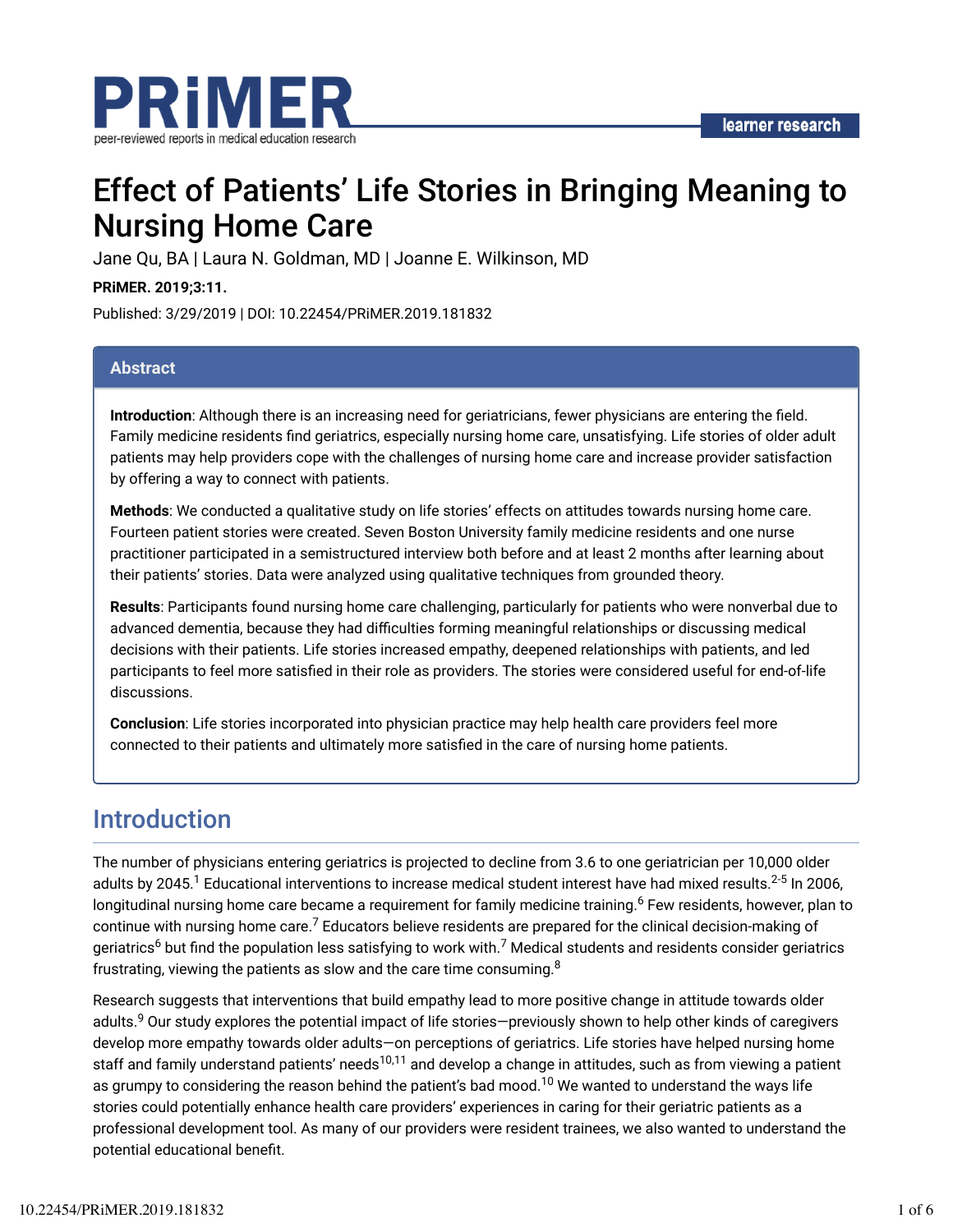## **Methods**

Boston University School of Medicine IRB approved this study (H-33844).

The intervention consisted of written life stories (Table 1) gathered from semistructured interviews conducted by the researcher with patients at two nursing homes affiliated with the Boston University Family Medicine Residency Program. We chose a semistructured approach to allow patients the opportunity to highlight memorable experiences; this aligned with previous life story work that used a semistructured model.<sup>12</sup> Interviews explored patients' education, work experiences, favorite memories, and interests. We included stories of patients with dementia if they could describe their past or had family members participate. We obtained consent in person. Patients were told that copies of their stories would be given to their providers and separately displayed in their rooms for providers to reread if they wished. Participation was voluntary; patients could decline to answer any question, and they could review their stories. We used teach back, a method where patients reiterated information described to them in their own words, to ensure understanding. Of 29 patients, we recruited 14, three declined, and 12 did not meet criteria (nonverbal without family to contribute). Of 14, three were nonverbal with family participation. Patients were not later interviewed about their experiences.

The patients' providers (either family medicine residents or nurse practitioners) served as study participants. We included both provider types as we primarily wished to explore the role of life stories in providers' care of their patients and wanted to experience as many different perspectives as possible. We conducted consent in person, and participation was voluntary. Participants were interviewed twice. During the first meeting, we conducted a semistructured interview to understand participants' relationships with their patients, knowledge of patients' stories, and thoughts on nursing home care. Participants were then provided their patients' stories and asked initial impressions. The second meeting, occurring at least 2 months later, included the same semistructured interview with additional questions about the life stories experience. We included a pre-life story interview as we felt it was hard to assess the potential impact of the life stories without knowing more about participants' experiences before they learned their patients' biographies.

Interviews were audio-recorded and transcribed. Transcripts were analyzed using grounded coded theory and content analysis, as described in Chamaz's *Constructing Grounded Theory: A Practical Guide Through Qualitative* A*nalysis,*<sup>13</sup> to identify pre-life story and post-life story themes. The research team coded separately before reviewing together to determine categories. Categories were then grouped into themes, which were consistently confirmed by returning to the data.

Of nine family medicine residents and one nurse practitioner who cared for the 14 patients, we reached thematic saturation after recruiting five third-year residents, two second-year residents, and one nurse practitioner. The time between pre- and postinterviews ranged from 3 to 6 months. Two participants were lost to follow up: one moved to a new position and another's patient was discharged. Participants were deidentified.

## **Results**

All participants expressed interest in incorporating life stories into routine nursing home care. Two pre-life story and five post-life story themes emerged from qualitative analysis, with quotations shown in Table 2.

### *Pre-Life Story*

Communication barriers manifested in two themes that affected how participants felt about caring for their patients.

**Theme 1: Surface relationships.** This theme reflected thoughts on level of interaction with patients. Five participants felt their relationships with their patients were "ceremonial" and "superficial" due to difficulties connecting with them. This was particularly apparent for patients with aphasia and advanced dementia, but two participants also faced challenges building rapport with their verbal patients. Despite seeing their patients monthly, participants struggled to make substantial progress with knowing their patients better. This made them feel less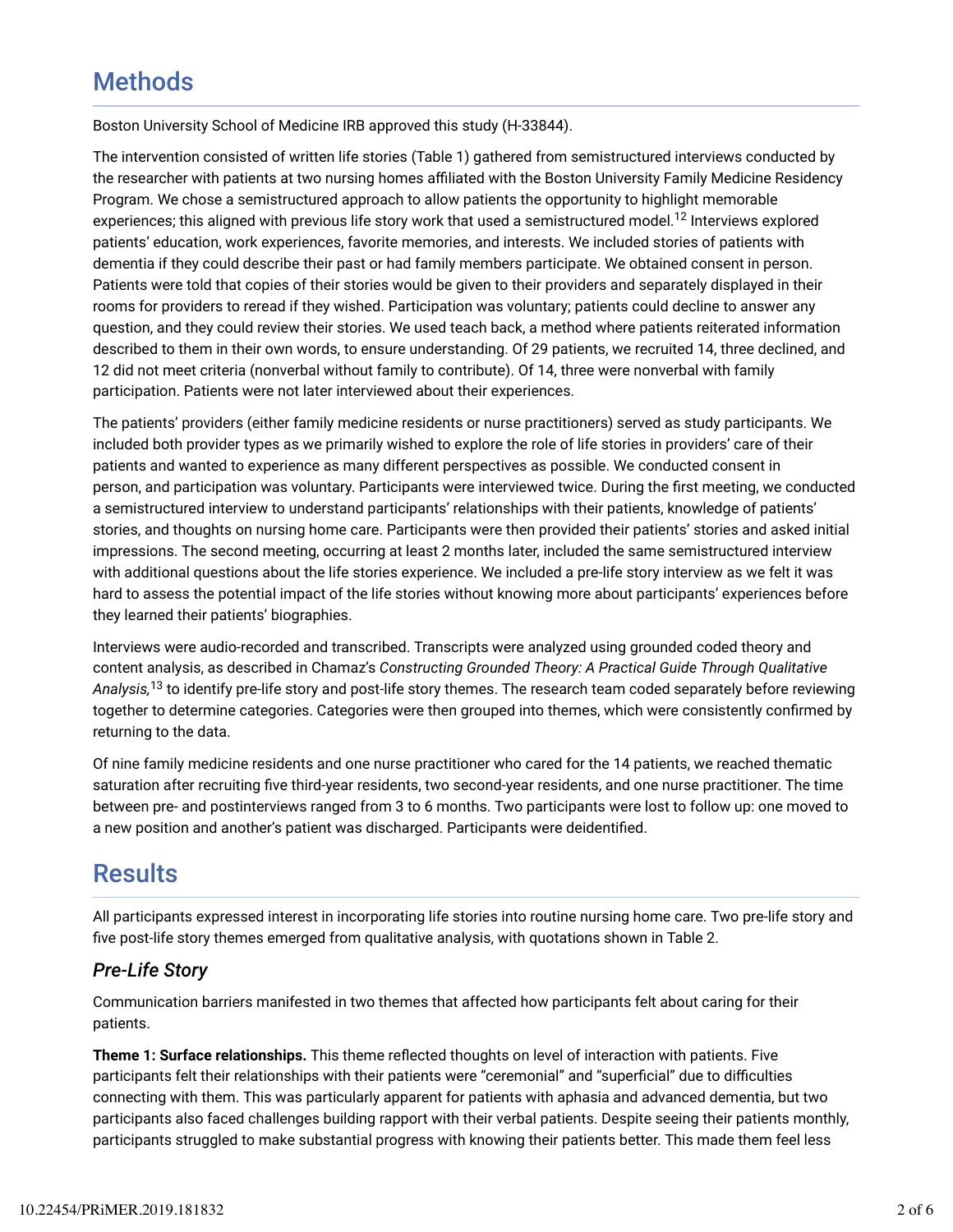connected to their patients and the care unsatisfying as they highly valued relationships.

**Theme 2: Decreased confidence in nursing home care**. This theme reflected the level of comfort with the care provided to patients. Participants questioned the quality of their medical care when their patients with advanced dementia could not participate in medical decisions or provide feedback. Participants often felt less confident about their decisions, including wondering how aggressively they should control certain measures like blood pressure or lipids in the context of their overall health. They felt uncertain about whether their decisions were appropriate and reflected what patients wanted.

### *Post-Life Story*

Life stories helped alleviate some of the challenges expressed in the pre-life story themes, represented by five postlife story themes.

**Theme 1: Humanization of patients.** The holistic perception of patients added to the sense of a relationship. Four participants stated that the stories humanized patients. Participants were reminded—particularly for patients with advanced dementia—that there was more depth to who their patients were beyond their diagnoses. While the communication challenges remained the same, the insight helped participants feel less apathetic about the care.

**Theme 2: Shadows of the patient.** This involved comparing patients' current level of function to before. For three participants, the stories exhibited the contrast between the way patients were previously compared to presently, which highlighted that they were interacting with a "shadow" of who their patients were. One participant, for example, learned that her patient enjoyed singing, but the participant had never encountered any singing during visits. Caring for patients became a harder experience emotionally when faced with the reality of the multiple losses their patients experienced.

**Theme 3: Bringing meaning to the care.** The stories enhanced appreciation for nursing home care. Through the stories, participants found meaning in nursing home care, particularly for patients with advanced dementia, because they understood more about their patients' backgrounds. Participants were more prone to feel a sense of futility in caring for nonverbal older adults. In those cases, knowing more about the patients manifested in internal changes of feeling differently about them that helped bring meaning to the visits.

**Theme 4: Conversation-starter.** Life stories served as inspiration for conversations with patients. For verbal patients, the stories were a resource for participants to engage patients in conversation. Participants began asking questions they may not have otherwise considered beyond patients' health. This allowed participants to build rapport with their patients and gave patients the opportunity to open up in new ways.

**Theme 5: Context for end-of-life and goals of care discussions.** Stories showed potential to help with end-of-life discussions. Four participants felt the life stories had content useful for end-of-life and goals of care discussions. The stories offered participants insight into their patients' values, which participants believed could help frame discussions around maintaining interests and better facilitate goals of care conversations.

## **Conclusions**

Participants found nursing home care unfulfilling because communication barriers limited feedback and shared medical decision-making. This adversely affected the ability to form meaningful relationships. With the stories, participants felt emotionally connected to their patients, having gained more understanding of their patients' experiences and how much their patients changed. Participants saw potential in the life stories as resources for starting conversations with their verbal patients and for guiding end-of-life discussions.

Previous research on life stories in nursing homes have primarily occurred outside the United States and with nonphysician nursing home staff.<sup>10,11</sup> US research on medical storytelling often involves medical students working with patients to appreciate illness in the context of patients' lives.<sup>14-16</sup> Fewer narrative studies involve residents and fellows, $^{17}$  and with physicians, interventions often focus on the physician perspective: understanding patients through self-reflection.<sup>17,18</sup> We therefore offer a novel study where providers understand patients' perspectives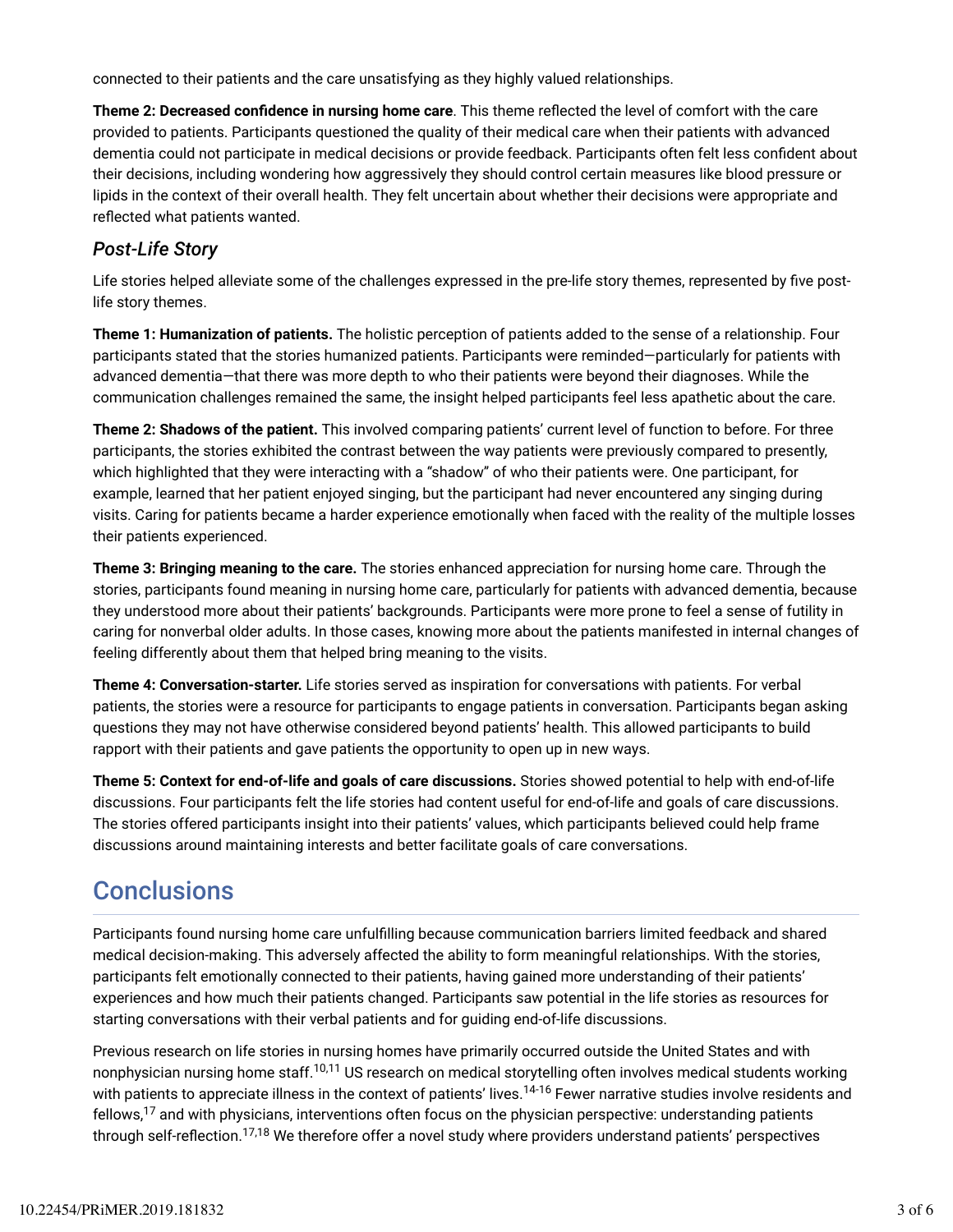through biographical data rather than illness narratives for patients in nursing homes.

Our study was limited in exploring the full scope of experiences. Our sample size was small, but we reached saturation. Each provider had only one or two patients participate in the study, with fewer life stories for patients with advanced dementia, so it was more difficult to appreciate the spectrum of experiences they could have had with the life stories. Other educational or personal experiences participants had while in the study could also affect how the stories impacted them. We did not follow participants to assess whether the life stories affected career choice. The participants were also in later years of training, long after most career choices are made. Nevertheless, the participants felt better connected to their patients. Future studies could offer life stories at the beginning of training and follow participants over time, assessing which providers continue nursing home care after residency. Future work could also include more stories for patients with advanced dementia.

More than half of nursing home patients have dementia. $^{19}$  Our study suggests that life stories may alleviate frustration from lack of connection with patients, which could enhance satisfaction. Life stories may further have utility in end-of-life discussions by providing missing insight into patients' beliefs and values. The life stories, while a helpful tool for providers to connect with their patients, may have value in educational settings, and that should be considered. Future research could explore its potential as a professional development tool for providers and as an educational tool for trainees.

## Tables and Figures

#### **Table 1: Life Story Excerpt**

Growing up, she sometimes visited a friend for an hour on Fridays and fondly remembers this friend's mother baking chocolate cake and making popcorn for them.

As an adult, she has worked a variety of jobs, including at the Revere Sugar Refinery, a candy store, a bakery, and for 27 years, a book binding place. Her jobs gave her the opportunity to meet "a lot of nice people." When she worked at the candy store, she remembers selling chocolate for a cheaper price when they were scratched.

One of her favorite hobbies is crocheting. She used to make baby clothes, afghans, pot holders, and Christmas decorations. She also enjoyed baking, especially cakes for her sister and brownies for her sister's children. She played with the children often while they were growing up, from "kneeling down on the floor" playing with them to taking them on walks.

She has visited a couple of places within the US, including New York City, Cleveland, and New Hampshire. She found New York City to be "too fast" but enjoyed New Hampshire for its quiet atmosphere. She says that she is happy when "everyone is in good health.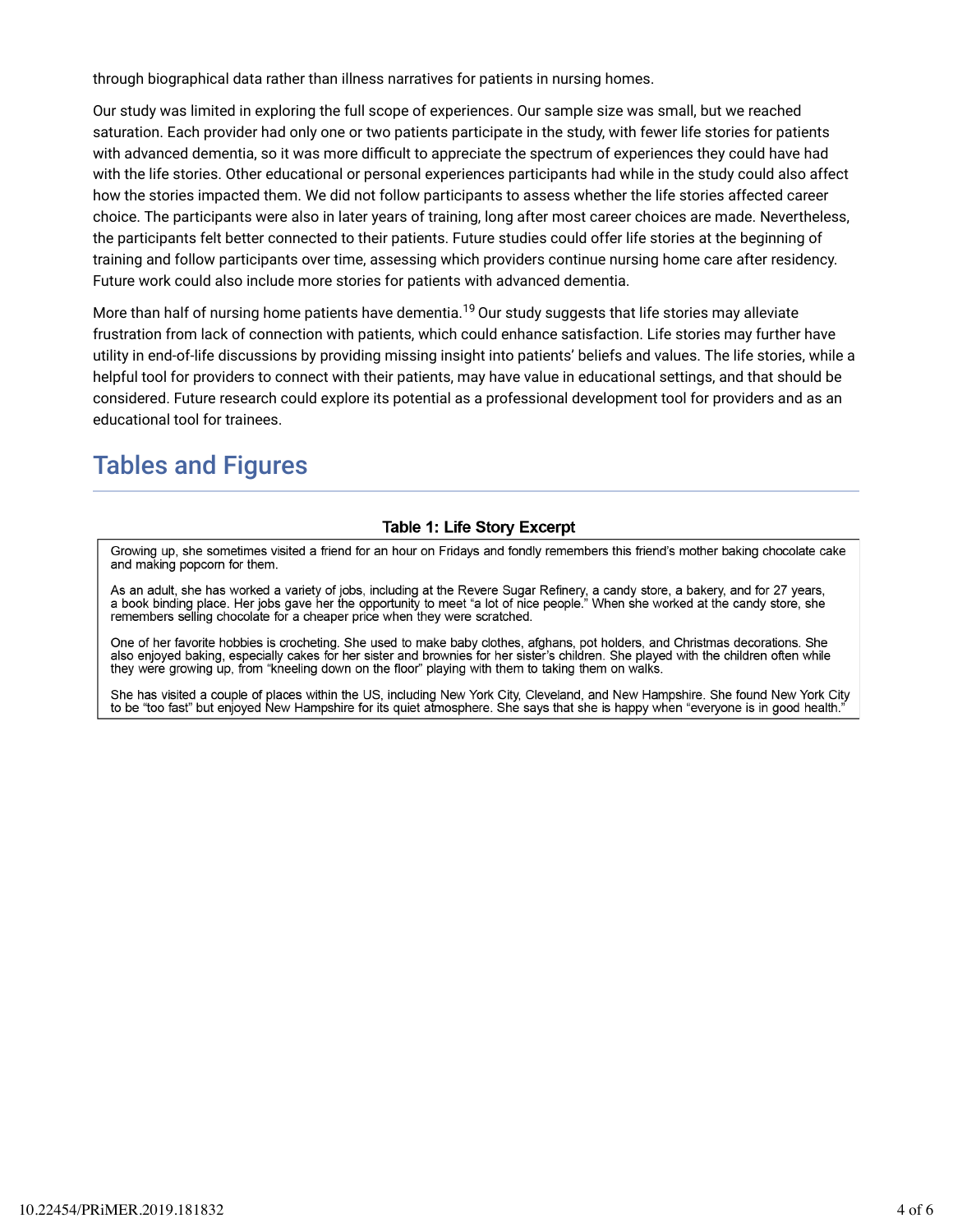| <b>Pre-Life Story Themes: Manifestations of Communication Barriers</b> |                                                                                                                                                                                                                                                                                                     |
|------------------------------------------------------------------------|-----------------------------------------------------------------------------------------------------------------------------------------------------------------------------------------------------------------------------------------------------------------------------------------------------|
| 1. Surface relationships.                                              | "when you don't really know someone andtake care of them, especially if it's difficult to find out<br>who they arebecause of their diagnosis, like dementia, it can kind of feel ceremonial." [AH]                                                                                                  |
|                                                                        | IR had "a superficial kind of connection" with a verbal patient. "I always get 'I'm fine' I haven't really<br>figured out a way to break that barrier." [IR]                                                                                                                                        |
| 2. Decreased confidence<br>in nursing home care.                       | "I just have a hard time connecting with her because of communicationI wonder whether [certain<br>preventative measures are] in her best interest I can't ask her I don't know what she really wants."<br><b>IDEI</b>                                                                               |
|                                                                        | "I'm not totally convinced sometimes thatI'm making her life betterwe're kind of monitoring [her<br>conditions], which I would be more comfortable with doingif I knew herit's just so strange to have<br>these recurrent meetingsand really not know anything." [AH]                               |
| <b>Post-Life Story Themes: Effect of Life Stories</b>                  |                                                                                                                                                                                                                                                                                                     |
| 1. Humanization of<br>patients.                                        | "[The story] fleshed out a lot of details about my patients' likes and dislikes and earlier life prior to<br>[being] sickerMedicine [can] dehumaniz[e][this] force[s] providers to acknowledge the humanity in<br>everyone." [GF]                                                                   |
|                                                                        | "I felt more connectedI got a better sense of not who she was presently, but who she was<br>previously[it] made me feel more responsible for her welfare than I had previouslyit attached a<br>more human element." [AH]                                                                            |
| 2. Shadows of the patient.                                             | "It's likeyour friend'sbuilt them upand you kind of see shadowsof who they are [when you meet<br>but don't] witness that yourselfit [can be] harder emotionally to care for people in the nursing home<br>when you have a sense of how far they've fallen." [AH]                                    |
| 3. Bringing meaning to<br>the care.                                    | "she's become less and less verbal as she's declined more and more what could bring more<br>meaning to patient care in [such] patients I think an aspect of that certainly could be understanding<br>[her] before she was as she exists now." [BL]                                                  |
| 4. Conversation-starter.                                               | "It's interesting 'cause there's things [in the story] that I hadn'ttaken the opportunity to ask her most<br>of what I would've known about [her life] otherwisewould be more negative because those reflect<br>more on her healthit helped to have something that I could talk to her about." [DE] |
| 5. Context for end-of-<br>life and goals of care<br>discussions.       | "In the better family meetings the first questionis, 'help me understand who X person was before<br>they were sick.'the essence of what you would want is tied in who you are." [BL]                                                                                                                |
|                                                                        | iif I had to have a conversation [about] her goals of care, then [the story] would be helpfulto be<br>able to pull things that I know about her." [GF]                                                                                                                                              |

#### Table 2: Themes From Qualitative Interviews

### Acknowledgments

**Financial Support**: The first author (J.Q.) received a research stipend from the Medical Student Summer Research Program at Boston University to partially support her time for the project.

**Presentations**: The content of this study has been presented at the 2016 Summer Research Symposium of the Medical Student Summer Research Program on January 29, 2016 in Boston, MA and at the Eleventh Annual John McCahan Medical Campus Education Day on May 25, 2016 in Boston, MA.

### Corresponding Author

#### Jane Qu, BA

Boston University School of Medicine, Department of Family Medicine, 1 Boston Medical Center Place, Dowling 5 South, Boston, MA 02118. 617-414-6222. Fax: 617-414-3345.

jqu@bu.edu

### **Author Affiliations**

Jane Qu, BA - Department of Family Medicine, Boston University School of Medicine, Boston, MA

Laura N. Goldman, MD - Department of Family Medicine, Boston University School of Medicine, Boston, MA, and Department of Family Medicine, Boston Medical Center, Boston, MA

Joanne E. Wilkinson, MD - Department of Family Medicine, Brown University Warren Alpert Medical School, Providence, RI, and Department of Family Medicine, Memorial Hospital of Rhode Island, Pawtucket, RI

### References